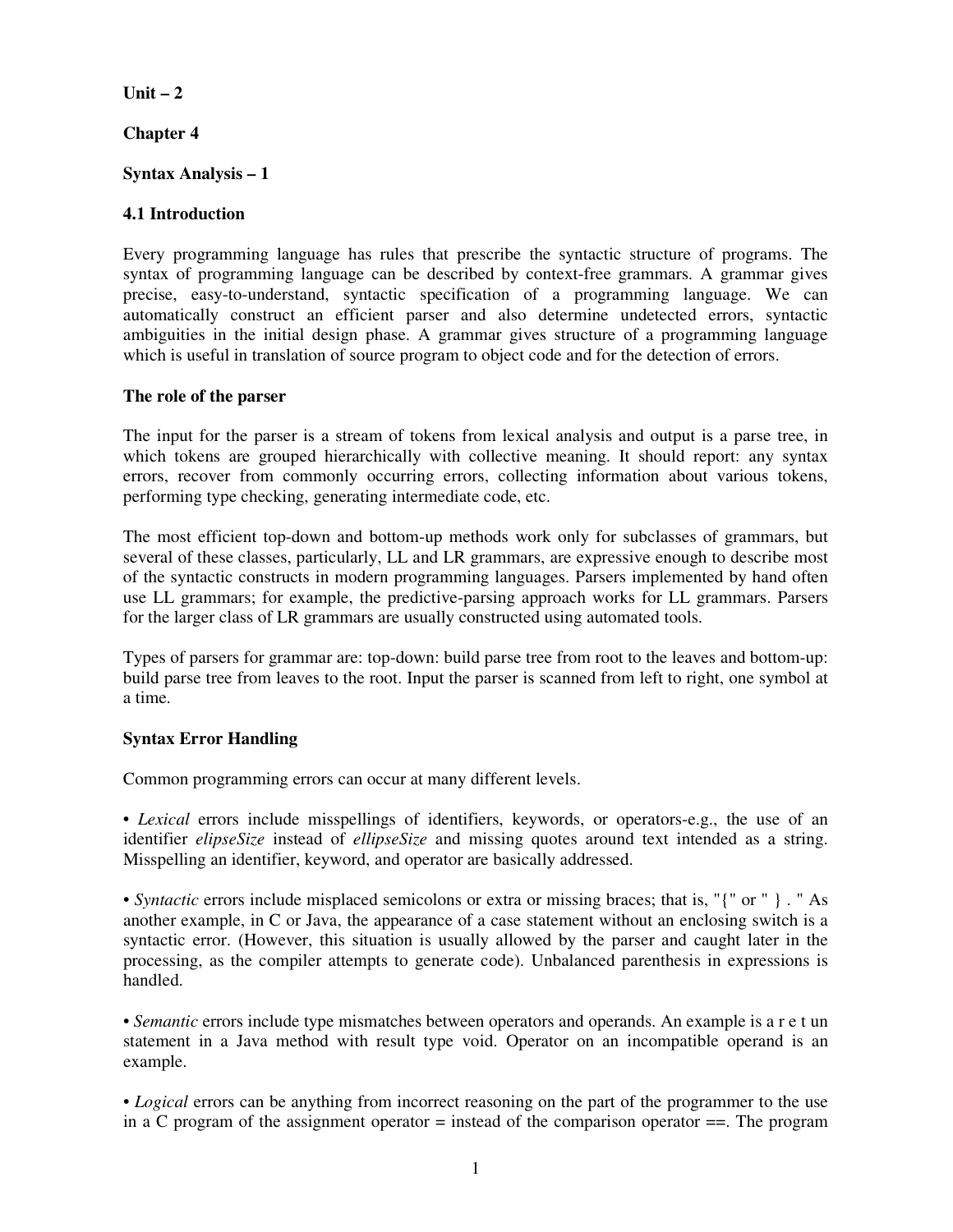containing = may be well formed; however, it may not reflect the programmer's intent. Infinite recursive calls are considered as logical errors.

Usually, error detection and recovery is centered on the syntax analysis phase because of two reasons: Many errors are syntactic in nature and many tokens may disobey the grammatical rules. They can detect the presence of syntactic errors in programs very efficiently. Therefore, parser should report the presence of errors clearly and accurately. Recover from errors quickly so that it is able to detect subsequent errors. It should not slow down the processing of correct programs. Several parsing methods, LL and LR, detect an error as soon as possible. They have viable-prefix property, by which they detect error as soon as they see a prefix of the input that is not a prefix of any string in the language.

The error handler in a parser has goals that are simple to state but challenging to realize:

- Report the presence of errors clearly and accurately.
- Recover from each error quickly enough to detect subsequent errors.
- Add minimal overhead to the processing of correct programs.

### **Error-Recovery Strategies**

The simplest approach is for the parser to quit with an informative error message when it detects the first error. Additional errors are often uncovered if the parser can restore itself to a state where processing of the input can continue with reasonable hopes that the further processing will provide meaningful diagnostic information. If errors increase, it is better for the compiler to give up after exceeding some error limit.

### **Panic-Mode Recovery**

With this method, on discovering an error, the parser discards input symbols one at a time until one of a designated set of *synchronizing tokens* is found. The synchronizing tokens are usually delimiters, such as semicolon or}, whose role in the source program is clear and unambiguous. The compiler designer must select the synchronizing tokens appropriate for the source language. While panic-mode correction often skips a considerable amount of input without checking it for additional errors, it has the advantage of simplicity, and, unlike some methods to be considered later, is guaranteed not to go into an infinite loop.

### **Phrase-Level Recovery**

On discovering an error, a parser may perform local correction on the remaining input; that is, it may replace a prefix of the remaining input by some string that allows the parser to continue. A typical local correction is to replace a comma by a semicolon, delete an extraneous semicolon, or insert a missing semicolon. The choice of the local correction is left to the compiler designer. Of course, we must be careful to choose replacements that do not lead to infinite loops, as would be the case, for example, if we always inserted something on the input ahead of the current input symbol. Phrase-level replacement has been used in several error-repairing compilers, as it can correct any input string. Its major drawback is the difficulty it has in coping with situations in which the actual error has occurred before the point of detection.

### **Error Productions**

By anticipating common errors that might be encountered, we can augment the grammar for the language at hand with productions that generate the erroneous constructs. A parser constructed from a grammar augmented by these error productions detects the anticipated errors when an error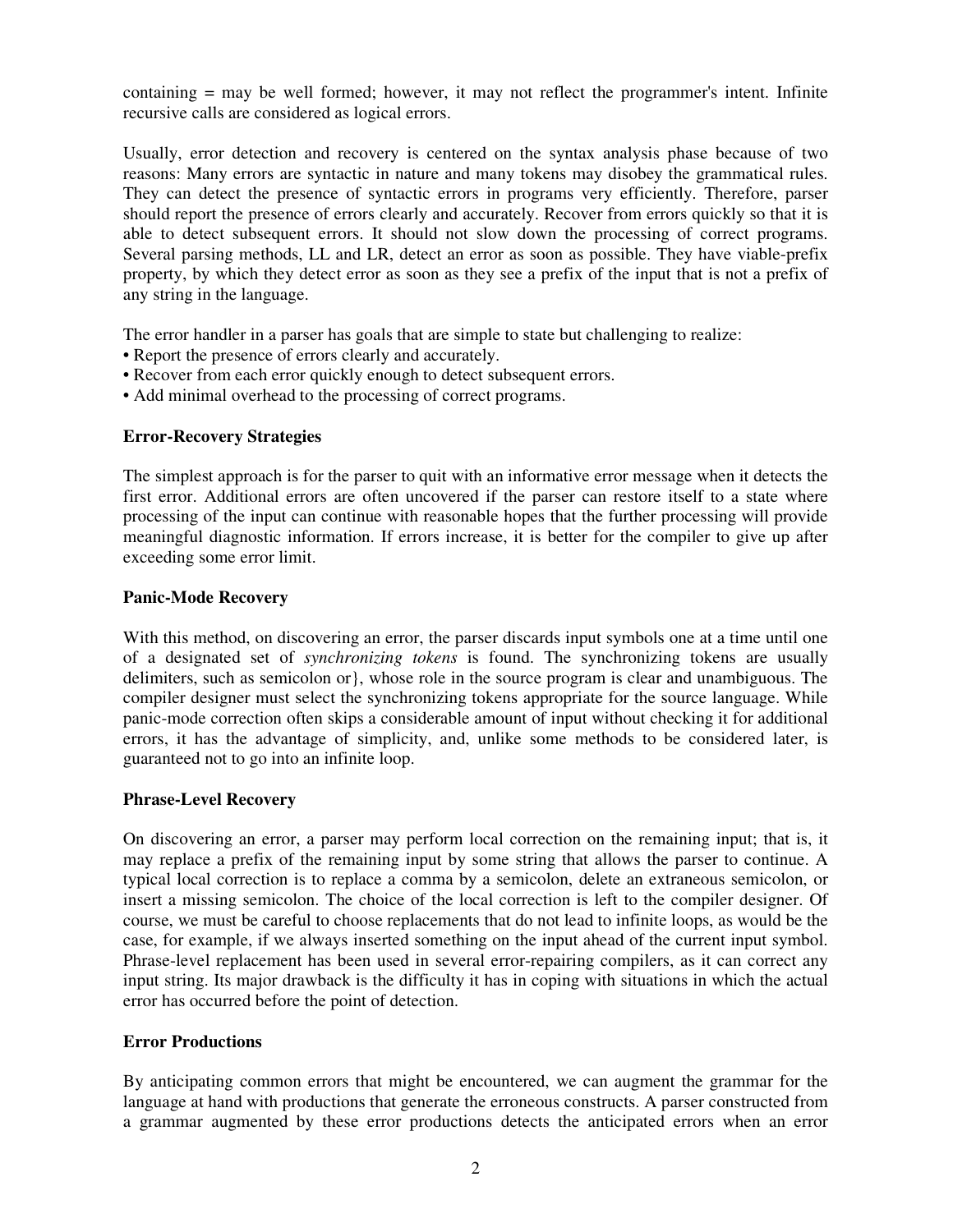production is used during parsing. The parser can then generate appropriate error diagnostics about the erroneous construct that has been recognized in the input.

# **Global Correction**

Ideally, we would like a compiler to make as few changes as possible in processing an incorrect input string. There are algorithms for choosing a minimal sequence of changes to obtain a globally least-cost correction. Given an incorrect input string *x* and grammar *G,* these algorithms will find a parse tree for a related string *y,* such that the number of insertions, deletions, and changes of tokens required to transform *x* into *y* is as small as possible. Unfortunately, these methods are in general too costly to implement in terms of time and space, so these techniques are currently only of theoretical interest. Do note that a closest correct program may not be what the programmer had in mind. Nevertheless, the notion of least-cost correction provides a yardstick for evaluating errorrecovery techniques, and has been used for finding optimal replacement strings for phrase-level recovery.

# **4.2 Context-free grammar**

Consider a conditional statement If S1 and S2 are statements and E is an expression, then

*"if E then S1 else S2"* 

We know that, regular expression can specify the lexical structure of tokens. Using some syntactic variable, stmt, we can specify grammar production

$$
Stmt \rightarrow if expr then \, stmt \, else \, stmt
$$

A context-free grammar consists of terminals, nonterminals, start symbol and set of productions.

- 1. *Terminals* are the basic symbols from which strings are formed. The term "token name" is a synonym for "terminal" and frequently we will use the word "token" for terminal when it is clear that we are talking about just the token name. We assume that the terminals are the first components of the tokens output by the lexical analyzer. The terminals are the keywords if and else and the symbols "(" and " ) ."
- 2. *Nonterminals* are syntactic variables that denote sets of strings. *stmt* and *expr* are nonterminals. The sets of strings denoted by nonterminals help define the language generated by the grammar. Nonterminals impose a hierarchical structure on the language that is key to syntax analysis and translation.
- 3. In a grammar, one nonterminal is distinguished as the *start symbol,* and the set of strings it denotes is the language generated by the grammar. Conventionally, the productions for the start symbol are listed first.
- 4. The productions of a grammar specify the manner in which the terminals and nonterminals can be combined to form strings. Each *production* consists of:
	- (a) A nonterminal called the *head* or *left side* of the production; this production defines some of the strings denoted by the head.
	- (b) The symbol : = has been used in place of  $\rightarrow$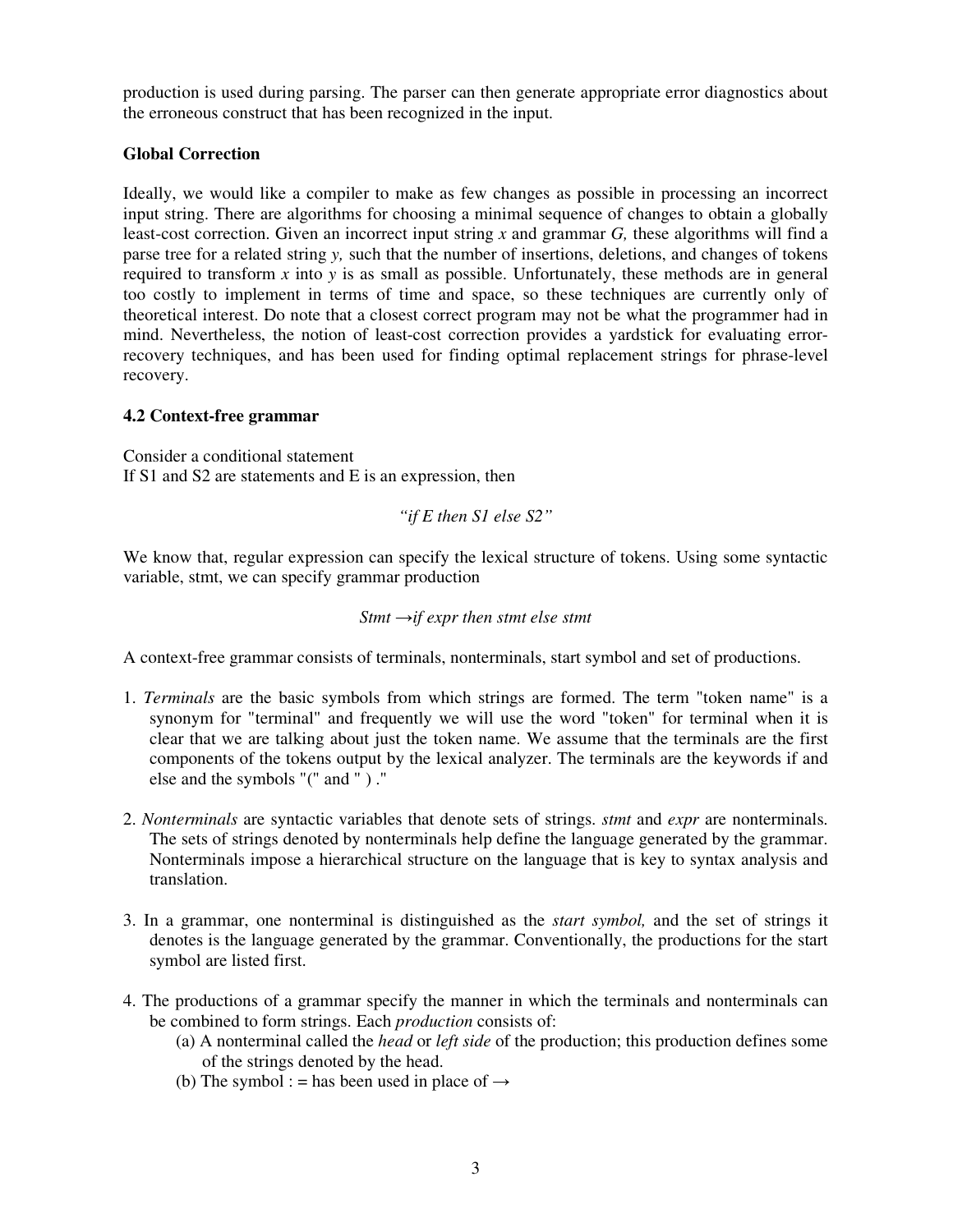(c) A *body* or *right side* consisting of zero or more terminals and nonterminals. The components of the body describe one way in which strings of the nonterminal at the head can be constructed.

Consider the grammar for simple arithmetic expressions as follows:

 $\exp r \rightarrow \exp r + \ker m \mid \exp r - \ker m \mid \ker m$ term → term \* factor | term / factor | factor factor →(expr) | id  $E \rightarrow E + T | E - T | T$  $T \rightarrow T * F T / F F$  $F \rightarrow (E) | id$ 

#### **Notational conventions**

- 1. These symbols are terminals:
	- (a) Lowercase letters, early in the alphabet, such as *a, b, c.*
	- (b) Operator symbols such as +, \*, and so on.
	- (c) Punctuation symbols such as parentheses, comma, and so on.
	- (d) The digits  $0, 1, \ldots, 9$ .
	- (e) Boldface strings such as id or if, each of which represents a single terminal symbol.
- 2. These symbols are nonterminals:
	- (a) Uppercase letters early in the alphabet, such as *A, B, C.*
	- (b) The letter *S,* which, when it appears, is usually the start symbol.
	- (c) Lowercase, italic names such as *expr* or *stmt.*
	- (d) When discussing programming constructs, uppercase letters may be used to represent nonterminals for the constructs. For example, nonterminals for expressions, terms, and factors are often represented by *E, T,* and *F,* respectively.
- 3. Uppercase letters late in the alphabet, such as *X, Y*, *Z,* represent *grammar symbols;* that is, either nonterminals or terminals.
- 4. Lowercase letters late in the alphabet, chiefly  $u, v, \ldots, z$ , represent (possibly empty) strings of terminals.
- 5. Lowercase Greek letters represent (possibly empty) strings of grammar symbols. Thus, a generic production can be written as  $A \rightarrow a$ , where *A* is the head and *a* is the body.
- 6. A set of productions with a common head *A* may be written with the *alternatives* for A.
- 7. Unless stated otherwise, the head of the first production is the start symbol.

Now, consider an example:

$$
E \rightarrow E + T | E - T | T
$$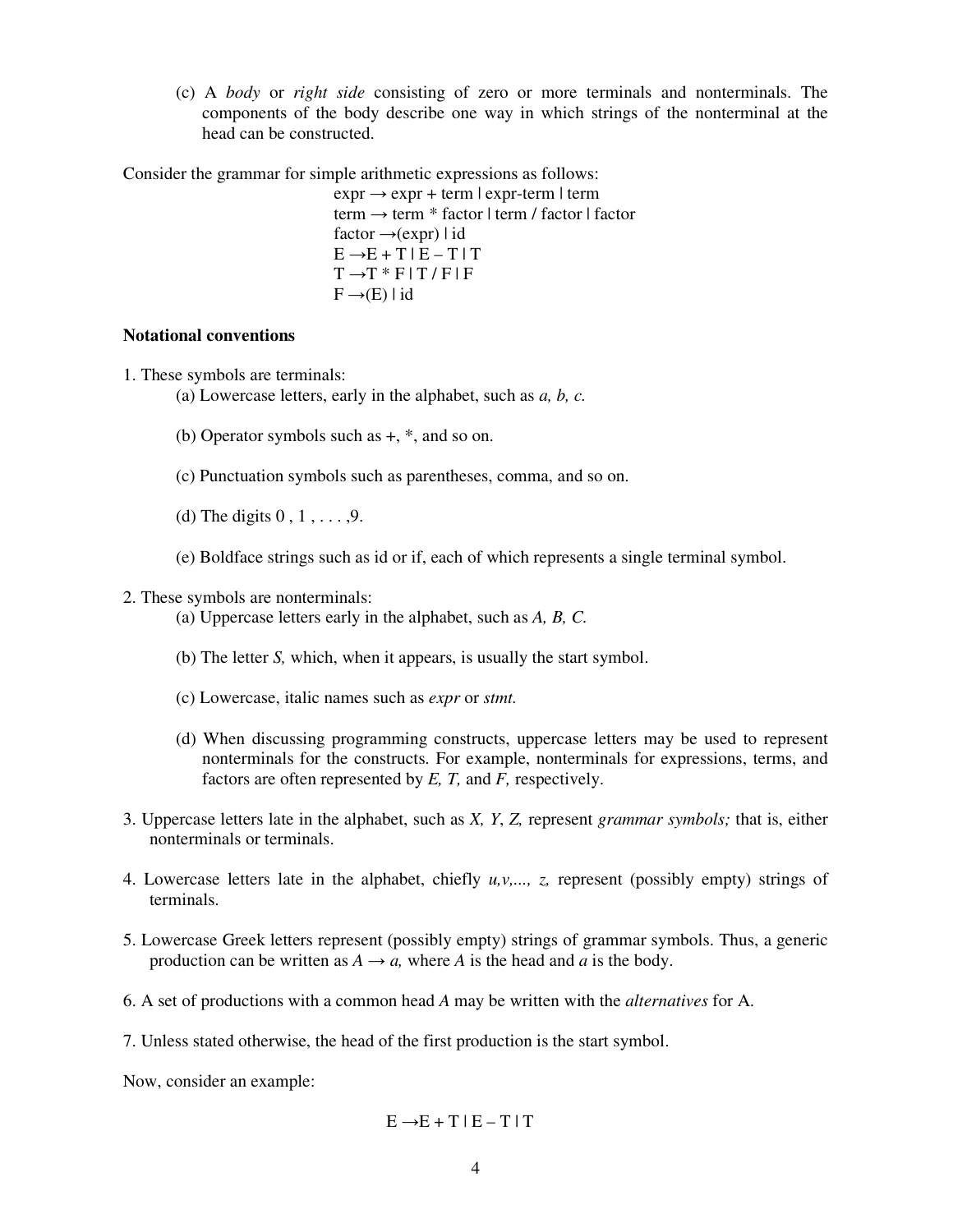$T \rightarrow T * F$  |  $T / F$  | F  $F \rightarrow (E) | id$ 

### **Derivations**

The objective is that a production is treated as a rewriting rule in which the nonterminal on the left is replaced by the string on the right side of the production. The construction of a parse tree can be made precise by taking a derivational view, in which productions are treated as rewriting rules. Beginning with the start symbol, each rewriting step replaces a nonterminal by the body of one of its productions. This derivational view corresponds to the top-down construction of a parse tree, but the precision afforded by derivations will be especially helpful when bottom-up parsing is discussed.

 $E \rightarrow E + E |E * E | (E) | - E | id$  is a grammar

 $E \rightarrow E$  means, we can replace E by –E and represented by  $E \rightarrow E$  means E derives –E

 $E^*E \equiv E(E)^*E|E^*(E)$ 

We can apply productions in any order

 $E \implies -E \implies -(E) \implies -(id)$  derivation of  $-(id)$  from E αAβ ═>αδβ if A→δ is a production

 $\alpha$ 1  $\Rightarrow$   $\alpha$ 2  $\Rightarrow$  ...  $\Rightarrow$   $\alpha$ n we say  $\alpha$ 1  $\Rightarrow$   $\alpha$ n

 $\Rightarrow$  derives in one step

\*  $\Rightarrow$  derives in zero or more steps

+  $\Rightarrow$  derives in one or more steps

 $*$ Eg:  $\alpha \Longrightarrow \alpha$  for any string  $\alpha$  \* \* If  $\alpha \implies \beta$  and  $\beta \implies \delta$  then  $\alpha \implies \delta$ 

Grammar G with start symbol S L(G) language generated by G A string of terminals 'w' is in L(G) if and only if  $+$  $S \implies w$ . string w is called a sentence of G L(G) is context-free language

If two grammars generate the same language, the grammars are said to be equivalent

### *Sentential form of G*

At each step in a derivation, there are two choices to be made. If  $\alpha \Rightarrow \beta$  by a step in which left most non terminal in  $α$  is replaced, we write

α═>β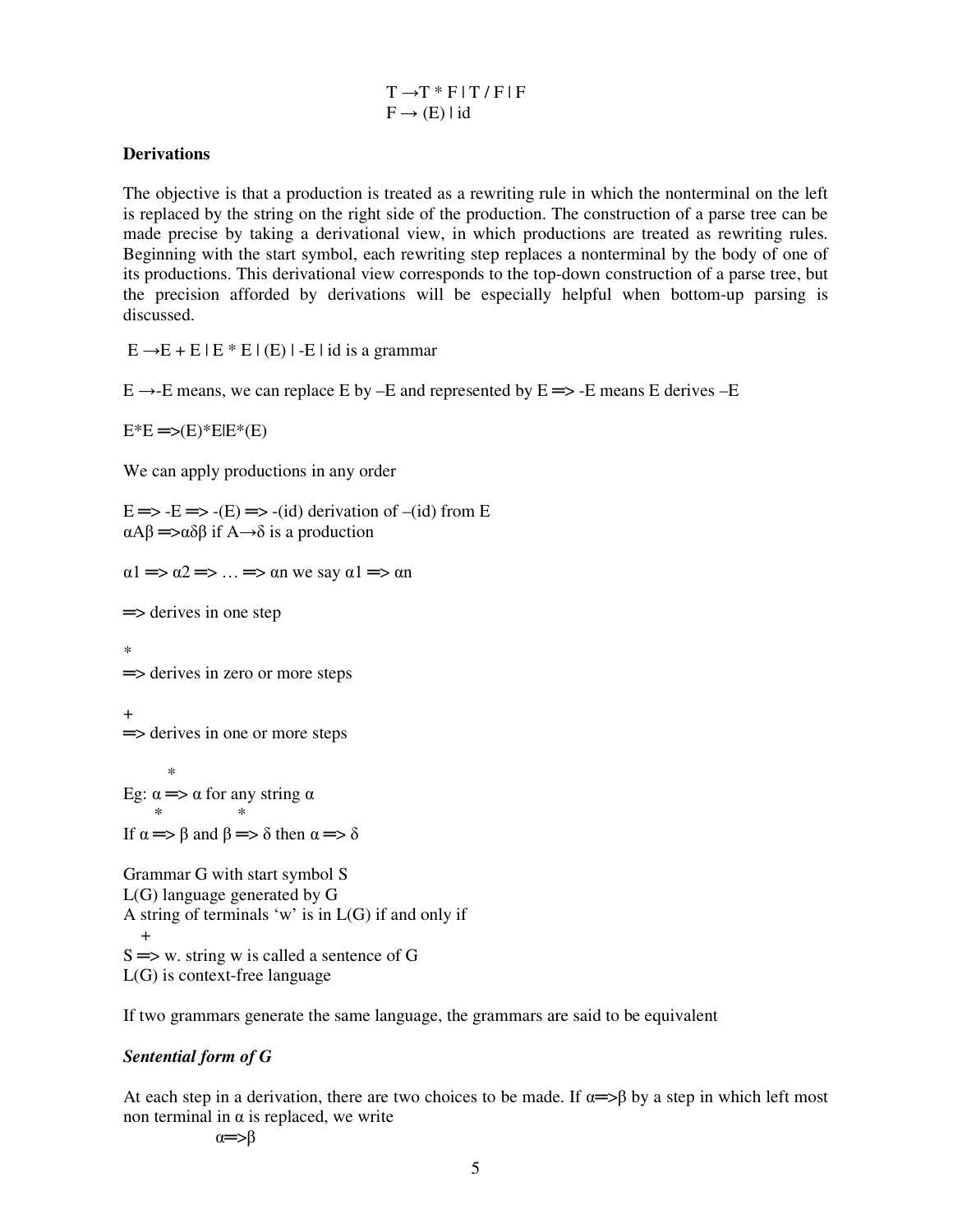#### lm

so we rewrite left sentential form of the grammar. Similarly, right most derivations/canonical derivations also exist.

### **Parse trees and Derivations**

A Parse tree is a graphical representation for a derivation. A parse tree ignores variations in the order in which symbols in sentential forms are replaced. '\*' will have higher priority than '+' in the sentence id+id\*id

### **Ambiguity**

A grammar that produces more than one parse tree for some sentence is said to be ambiguous. For certain types of parsers, it is desirable that the grammar be made unambiguous. For instance, two parse trees exist for id+id\*id

### **Verifying the Language Generated by a Grammar**

Although compiler designers rarely do so for a complete programming-language grammar, it is useful to be able to reason that a given set of productions generates a particular language. Troublesome constructs can be studied by writing a concise, abstract grammar and studying the language that it generates. We shall construct such a grammar for conditional statements below. A proof that a grammar *G* generates a language *L* has two parts: show that every string generated by *G*  is in *L,* and conversely that every string in *L* can indeed be generated by *G.* 

### **Lexical Versus Syntactic Analysis**

- 1. Separating the syntactic structure of a language into lexical and nonlexical parts provides a convenient way of modularizing the front end of a compiler into two manageable-sized components.
- 2. The lexical rules of a language are frequently quite simple, and to describe them we do not need a notation as powerful as grammars.
- 3. Regular expressions generally provide a more concise and easier-to-understand notation for tokens than grammars.
- 4. More efficient lexical analyzers can be constructed automatically from regular expressions than from arbitrary grammars.

### **Eliminating ambiguity**

Consider the grammar

 $s$ tmt  $\rightarrow$  if E then S | if E then S else S | other

For the sentence

If E then S else if E then S else S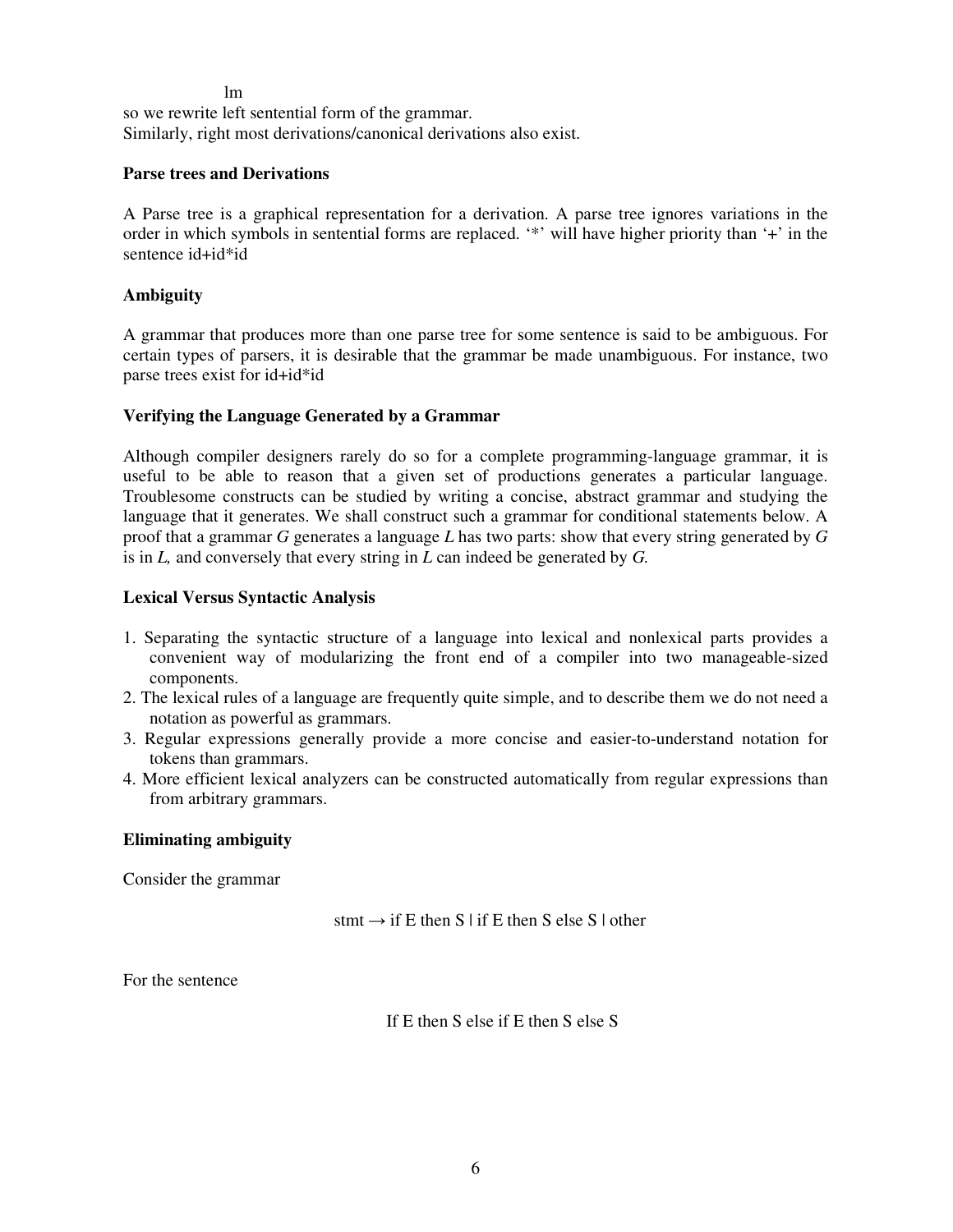

The general rule to eliminate ambiguity is:

"match each else with the closest previous unmatched then"

Unambiguous grammar is:

stmt → matched-stmt | unmatched-stmt matched-stmt  $\rightarrow$ if E then matched-stmt else matched-stmt | other unmatched-stmt  $\rightarrow$ if E then stmt | if E then matched-stmt else unmatched-stmt

### **Elimination of left recursion**

A grammar is left recursive if it has a nonterminal A, such that there is a derivation  $A \Rightarrow \text{A}\alpha$  for some string α. Top-down parsing cannot handle left recursive grammars. So elimination is required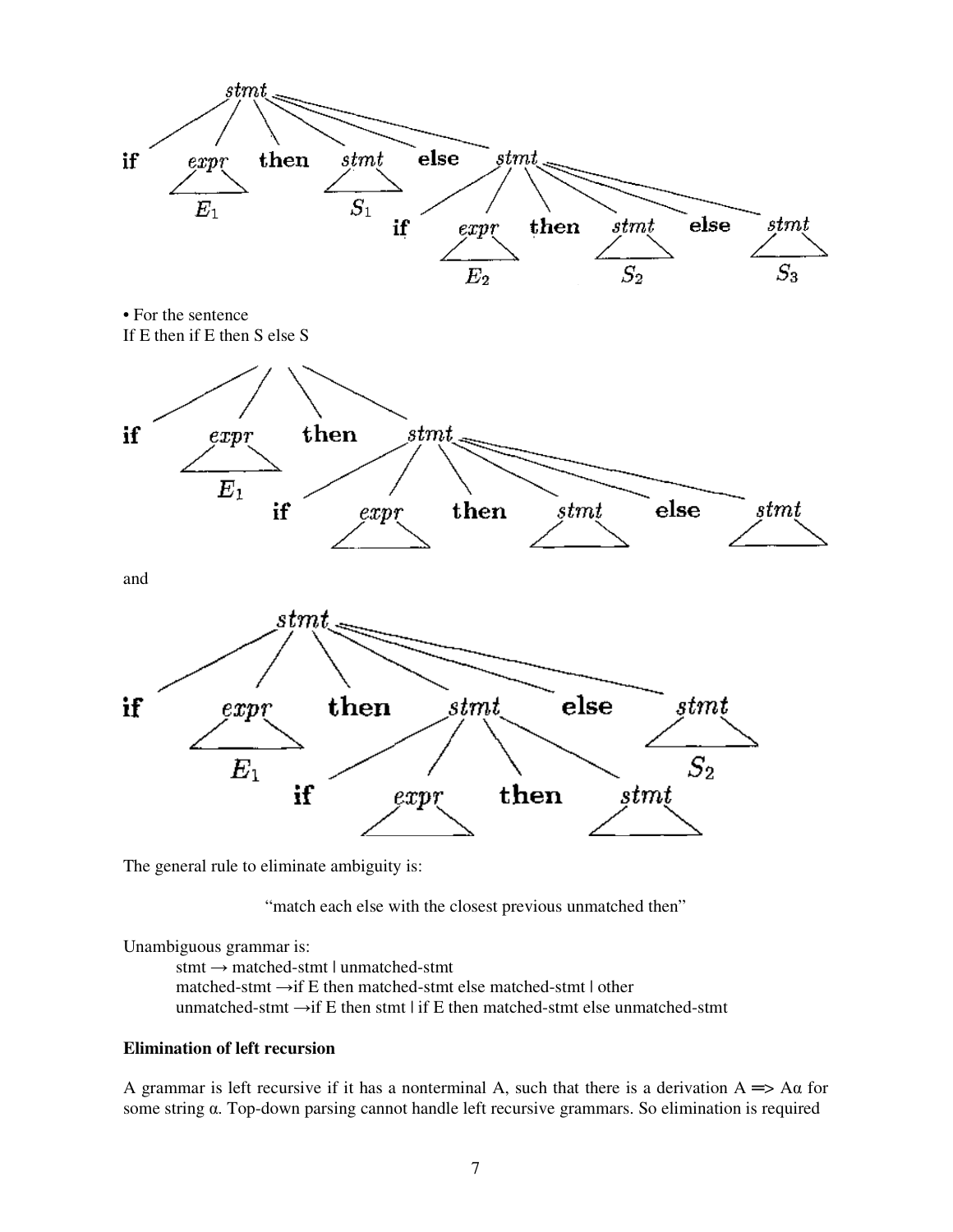#### *Algorithm: Eliminating left recursion*

INPUT: Grammar *G* with no cycles or Є-productions. OUTPUT: An equivalent grammar with no left recursion. METHOD: Apply the algorithm to the grammar *G.* Note that the resulting non-left-recursive grammar may have Є-productions. arrange the nonterminals in some order *A1,A2,... ,An.*  for(each *i* from 1 to *n){*  for(each *j* from 1 to *i-*1){ replace each production of the form  $A_i \rightarrow A_j \gamma$  by the productions  $A_i \rightarrow \delta_1 \gamma \mid \delta_2 \gamma \mid ... \mid \gamma$ . where  $A_j \longrightarrow S_i$  I *S2* **I** • • **I** *Sk* are all current Aj-productions} eliminate the immediate left recursion among the ^-productions}

**Algorithm to eliminate left recursion from a grammar** 

Consider again the grammar,

$$
E \rightarrow E + T | E - T | T
$$

$$
T \rightarrow T * F | T / F | F
$$

$$
F \rightarrow (E) | id
$$

The modified grammar after the elimination of left recursion is:

$$
E \rightarrow TE'
$$
  
\n
$$
E' \rightarrow TE'
$$
  
\n
$$
T \rightarrow FT'
$$
  
\n
$$
T' \rightarrow * FT
$$
  
\n
$$
F \rightarrow (E) | id
$$

### **Left factoring**

It is a grammar transformation suitable for predictive parsing. Basic idea is: when it is not clear which of the two productions to expand, we can rewrite the productions so to make the right choice.

The following grammar abstracts the "dangling-else" problem:

$$
S \rightarrow i \,E \,t \,S \,i \,E \,t \,S \,e \,S \,l \,a
$$

$$
E \rightarrow b
$$

Here, i, *t,* and e stand for if, then, and else; *E* and S stand for "conditional expression" and "statement." After left-factoring this grammar, we have:

$$
S \rightarrow i E t S S' | a S' \rightarrow e S | C E \rightarrow b
$$

#### **Top-down parsing**

Top-down parsing can be viewed as the problem of constructing a parse tree for the input string, starting from the root and creating the nodes of the parse tree in preorder. Equivalently, top-down parsing can be viewed as finding a leftmost derivation for an input string.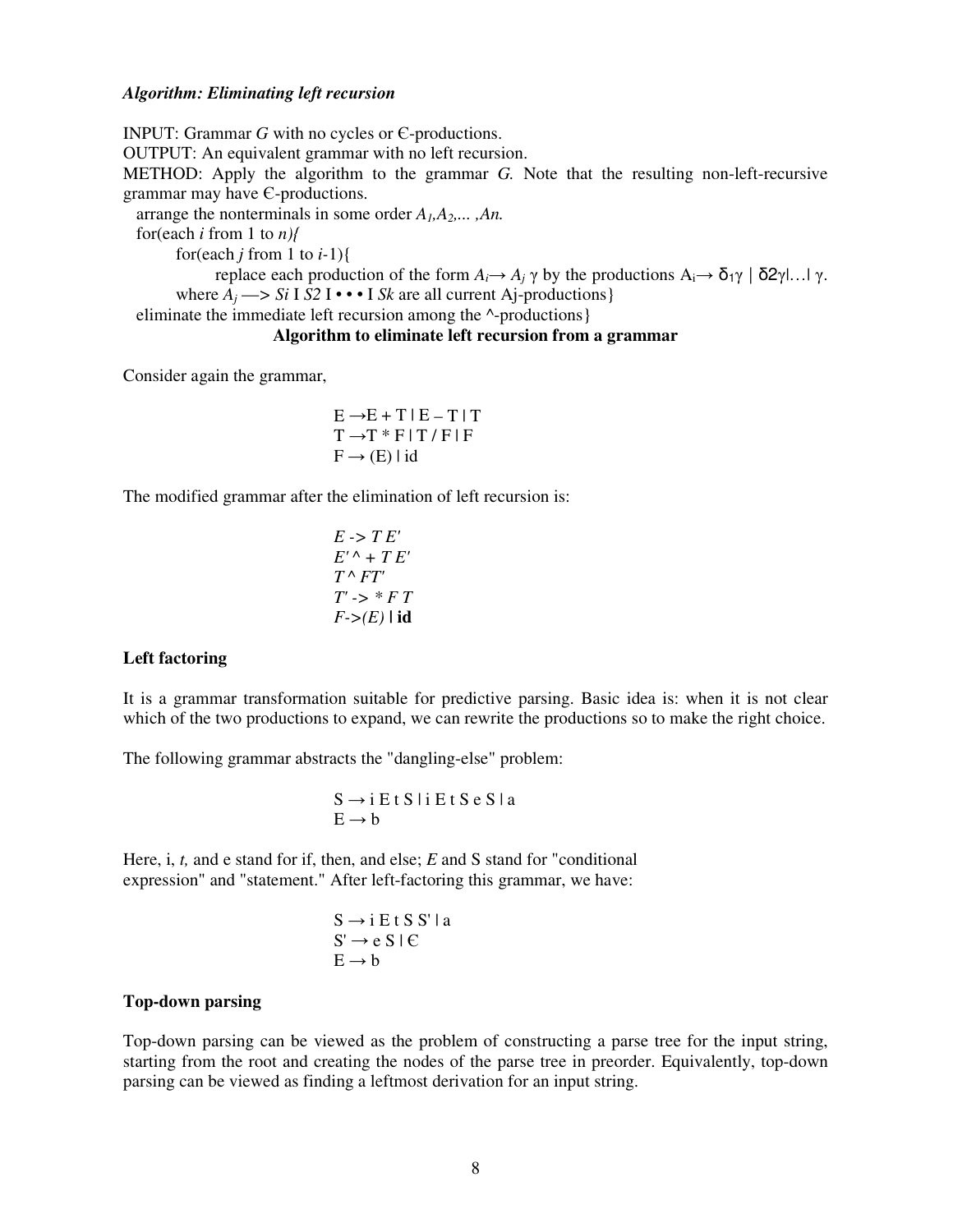At each step of a top-down parse, the key problem is that of determining the production to be applied for a nonterminal, say *A.* Once an A-production is chosen, the rest of the parsing process consists of "matching" the terminal symbols in the production body with the input string.

To find a left-most derivation for an input string, To construct parse tree for the input starting from the root and creating the nodes of the parse tree in preorder, Predictive parser is non-backtracking form of top-down parser, Predictive parsers is a special case of recursive-descent parsing, General form of top-down parsing is recursive-descent, that may involve backtracking

A left-recursive grammar can cause a recursive-descent parser to go into an infinite loop. By eliminating left recursion from a grammar, left factoring the resulting grammar, we can obtain a grammar that can be parsed by a recursive-descent parser without backtracking – predictive parsing. The proper alternative must be detectable by looking at only the first symbol it derives FIRST and FOLLOW – two functions associated with a grammar G, in construction of a predictive parser.

### **Recursive-Descent Parsing**

|    | void $A \nvert / \nvert$                               |
|----|--------------------------------------------------------|
| 1. | Choose an A-production, $A$ XX2 - $\bullet \bullet$ Xk |
| 2. | <b>for</b> $(i = 1$ to k) {                            |
| 3. | if $(X$ is a nonterminal)                              |
| 4. | call procedure $XiQ$ ;                                 |
| 5. | else if (Xi equals the current input symbol $a$ )      |
| 6. | advance the input to the next symbol;                  |
| 7. | else /* an error has occurred */;                      |
|    |                                                        |
|    |                                                        |

# **A typical procedure for a nonterminal in a top-down parser**

A recursive-descent parsing program consists of a set of procedures, one for each nonterminal. Execution begins with the procedure for the start symbol, which halts and announces success if its procedure body scans the entire input string. Pseudo code for a typical nonterminal is shown above. Note that this pseudo code is nondeterministic, since it begins by choosing the A-production to apply in a manner that is not specified.

General recursive-descent may require backtracking; that is, it may require repeated scans over the input. However, backtracking is rarely needed to parse programming language constructs, so backtracking parsers are not seen frequently.

To allow backtracking, the code needs to be modified. First, we cannot choose a unique Aproduction at line (1), so we must try each of several productions in some order. Then, failure at line (7) is not ultimate failure, but suggests only that we need to return to line (1) and try another Aproduction. Only if there are no more A-productions to try do we declare that an input error has been found. In order to try another A-production, we need to be able to reset the input pointer to where it was when we first reached line (1). Thus, a local variable is needed to store this input pointer for future use.

# **FIRST and FOLLOW**

The construction of both top-down and bottom-up parsers is aided by two functions, FIRST and FOLLOW, associated with a grammar *G.* During top-down parsing, FIRST and FOLLOW allow us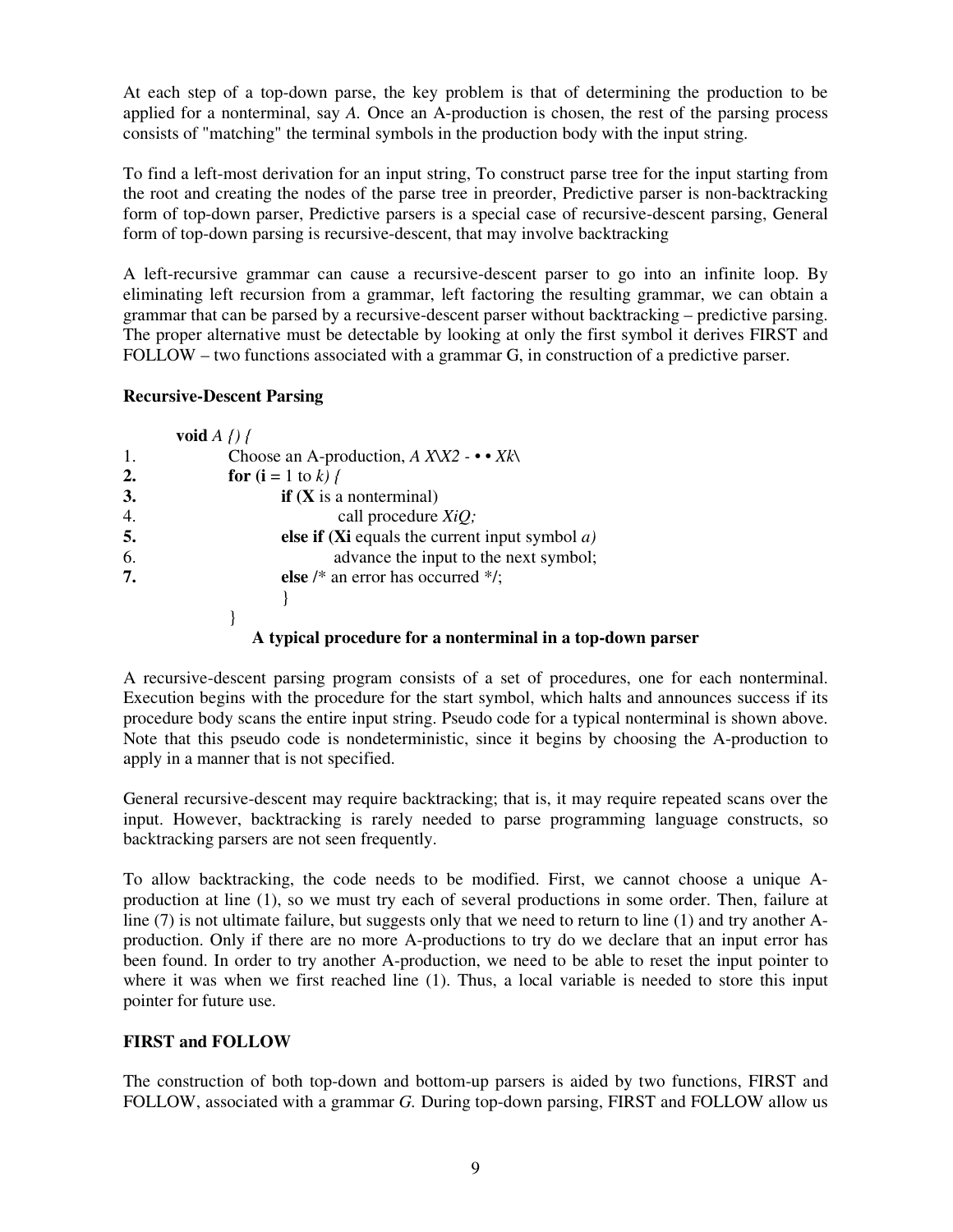to choose which production to apply, based on the next input symbol. During panic-mode error recovery, sets of tokens produced by FOLLOW can be used as synchronizing tokens.

To compute FIRST*(X)* for all grammar symbols *X,* apply the following rules until no more terminals or  $E$  can be added to any FIRST set.

- 1. If *X* is a terminal, then  $FIRST(X) = \{X\}$ .
- 2. If *X* is a nonterminal and  $X \to Y_I Y_2$  ...  $Y_k$  is a production for some  $k \geq 1$ , then place *a* in FIRST(X) if for some *i, a* is in FIRST(Y<sub>i</sub>), and C is in all of FIRST(Y<sub>1</sub>),..., FIRST(Y<sub>i</sub>-1); that is,  $Y_1 \dots Y_{i-j} \in \mathbb{C}$ . If  $\in$  is in FIRST(Y<sub>i</sub>) for all  $j = 1, 2, \dots, k$ , then add  $\in$  to FIRST(X). For example, everything in  $FIRST(Y_1)$  is surely in  $FIRST(X)$ . If  $\epsilon$  does not derive  $\epsilon$ , then we add nothing more to FIRST(X), but if  $Y_1 = S$ , then we add FIRST(Y<sub>2</sub>), and so on.
- 3. If  $X \to \mathbb{C}$  is a production, then add  $\mathbb{C}$  to FIRST(X).

To compute FOLLOW(A) for all nonterminals A, apply the following rules until nothing can be added to any FOLLOW set.

- 1. Place \$ in FOLLOW(S), where S is the start symbol, and \$ is the input right end marker.
- 2. If there is a production  $A \rightarrow aB/3$ , then everything in FIRST(/3) except  $\epsilon$  is in FOLLOW(B).
- 3. If there is a production  $A \rightarrow aB$ , or a production  $A \rightarrow aB/3$ , where FIRST(/3) contains  $\epsilon$ , then everything in FOLLOW(A) is in FOLLOW(B) .

Consider the grammar, (after the elimination of left recursion and doing left factoring)

 $E \rightarrow TE$  E`→+TE`|Є  $T\rightarrow FT$  $T \rightarrow * FT \mid C$  $F\rightarrow(E)$ |id

 $FIRST(E)=FIRST(T)=FIRST(F)=\{(id\}$  $FIRST(E)=+E, \in \}$  $FIRST(T)=\{*, \infty\}$ 

 $FOIIOW(E)=FOLLOW(E)=\{),\$  $FOIIOW(T)=FOLLOW(T)=+,$ ,\$}  $FOLLOW(F)=\{*,+,),\$ 

### **LL(1) Grammars**

Predictive parsers, that is, recursive-descent parsers needing no backtracking, can be constructed for a class of grammars called LL (1). The first "L" in LL(1) stands for scanning the input from left to right, the second "L" for producing a leftmost derivation, and the "1" for using one input symbol of look ahead at each step to make parsing action decisions.

Transition diagrams are useful for visualizing predictive parsers. For example, the transition diagrams for nonterminals *E* and *E'* of above grammar appear in below figure. To construct the transition diagram from a grammar, first eliminate left recursion and then left factor the grammar. Then, for each nonterminal *A,*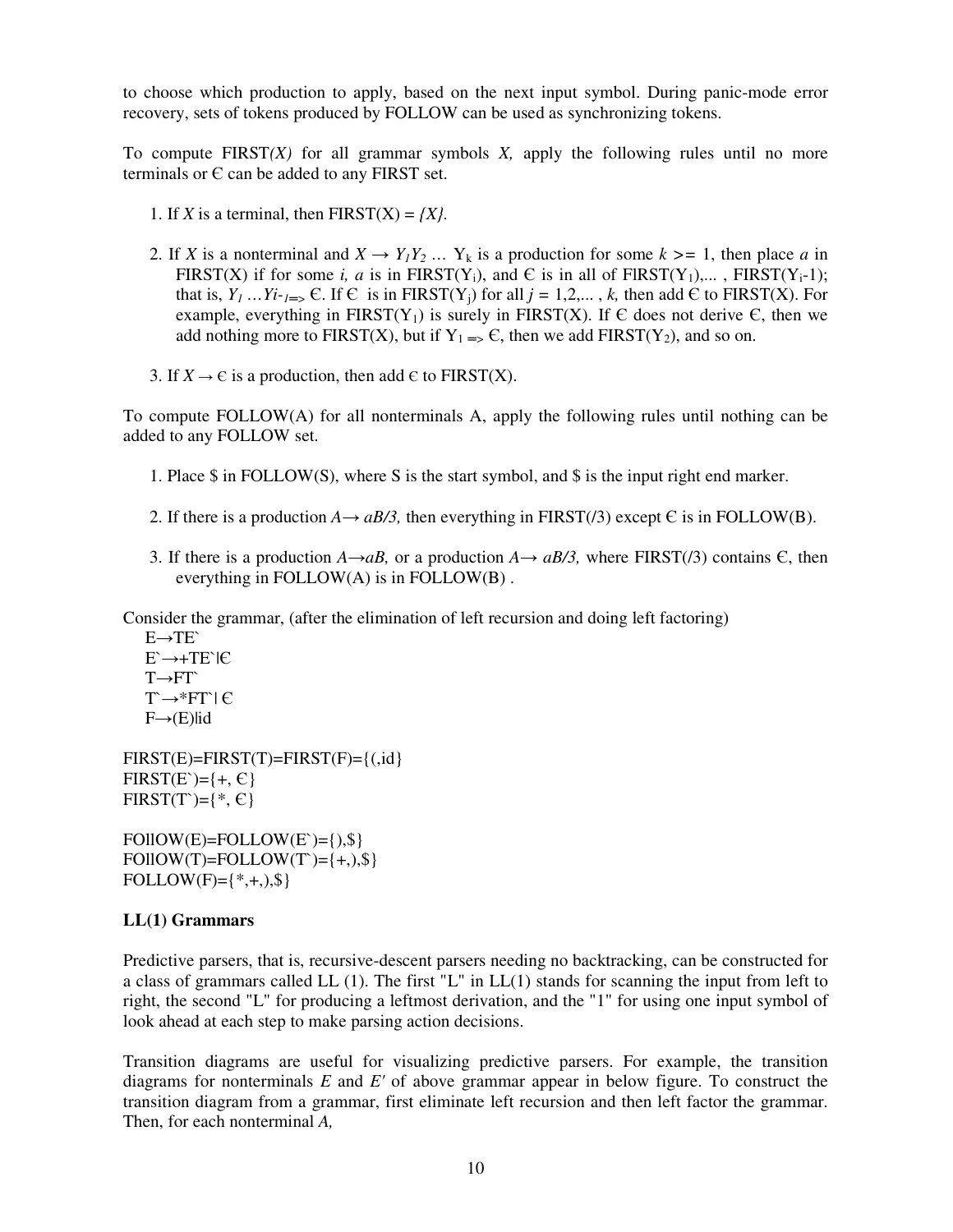- 1. Create an initial and final (return) state.
- 2. For each production  $A \rightarrow X_I X_2, \ldots, X_k$  create a path from the initial to the final state, with edges labeled  $X_1, X_2, \ldots, X_k$ , If  $A \rightarrow \mathbb{C}$ , the path is an edge labeled  $\mathbb{C}$ .



#### **Construction of predictive parsing table, M**

INPUT: Grammar *G.*  OUTPUT: Parsing table *M.*  METHOD: For each production  $A \rightarrow \alpha$  of the grammar, do the following:

- 1. For each terminal *a* in FIRST(α), add A→α to M[A, *a].*
- 2. If  $\epsilon$  is in FIRST( $\alpha$ ), then for each terminal b in FOLLOW(A), add  $\rightarrow \alpha$  to *M[A,b]*. If  $\epsilon$  is in FIRST( $\alpha$ ) and \$ is in FOLLOW(A), add A $\rightarrow \alpha$  to *M[A,* \$] as well.
- If, after performing the above, there is no production at all in *M[A,* a], then set *M[A, a]* to error. Error entries are represented by blanks in the table.

For the above expression grammar, the algorithm produces the parsing table shown below. Blanks are error entries; nonblanks indicate a production with which to expand a nonterminal.

| <b>Nonterminal</b> | <b>Input Symbol</b> |                       |                        |                     |                    |                    |  |  |  |  |  |
|--------------------|---------------------|-----------------------|------------------------|---------------------|--------------------|--------------------|--|--|--|--|--|
|                    | ıd                  |                       | ∗                      |                     |                    |                    |  |  |  |  |  |
|                    | $E \rightarrow TE'$ |                       |                        | $E \rightarrow TE'$ |                    |                    |  |  |  |  |  |
| E,                 |                     | $E' \rightarrow +TE'$ |                        |                     | $E' \rightarrow C$ | $E' \rightarrow C$ |  |  |  |  |  |
|                    | $T\rightarrow FT'$  |                       |                        | $T\rightarrow FT'$  |                    |                    |  |  |  |  |  |
| т,                 |                     | $T' \rightarrow C$    | $T' \rightarrow * FT'$ |                     | $T' \rightarrow C$ |                    |  |  |  |  |  |
|                    | $F \rightarrow id$  |                       |                        |                     |                    |                    |  |  |  |  |  |

#### **Parsing table** *M*

set *ip* to point to the first symbol of *w;*  set *X* to the top stack symbol; **while (X**  $!=$  \$) { /\* stack is not empty \*/ **if (X** is *a* ) pop the stack and advance *ip;*  **else if (X** is a terminal ) *error();*  **else if (M***[X,a]* is an error entry ) *error();*  **else if**  $(M/X, a) = X \rightarrow Y_1 Y_2$  •••  $Y_k$ *)* { output the production  $X \rightarrow Y_1 Y_2 \bullet \bullet \bullet Y_k$ ; pop the stack; push  $Y_k$ ,  $Y_{K-1}, \ldots, Y_I$  onto the stack, with  $Y_I$  on top;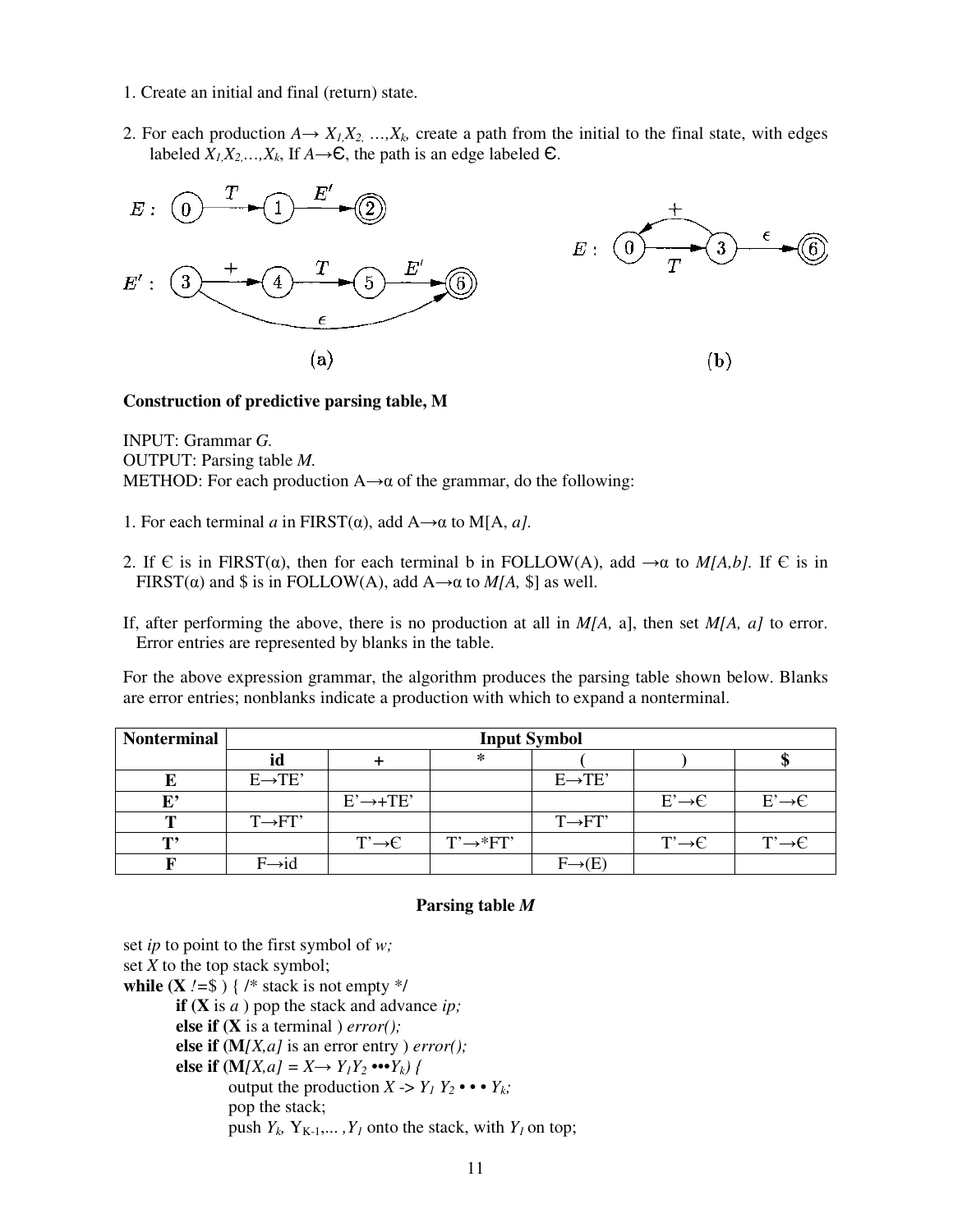}

| <b>Matched</b> | <b>Stack</b> | Input             | <b>Action</b>                       |
|----------------|--------------|-------------------|-------------------------------------|
|                | E\$          | $id + id * id$    |                                     |
|                | TE'\$        | $id + id * id$    | output $E \rightarrow TE'$          |
|                | FT'E'\$      | $id + id * id$    | output $T - + FT'$                  |
|                | id T'E'\$    | $id + id * id$    | output $F \rightarrow id$           |
| id             | T'E'\$       | $+ id * id$       | match id                            |
| id             | E'S          | $+$ id * id\$     | output $T'' \rightarrow \mathbb{C}$ |
| id             | $+TE'S$      | $+$ id $*$ id $\$ | output $E' - + + TE'$               |
| $id+$          | TE'S         | $id * id$         | $match +$                           |
| $id+$          | FT'E'S       | $id * id$         | output T FT                         |
| $id+$          | TE'S         | $id * id$         | output $F \rightarrow id$           |
| id+id          | T'E'\$       | $*id\$            | match id                            |
| id+id          | $*$ FT'E'\$  | $*id\$            | output $T'' \rightarrow * FT'$      |
| id+id*         | FT'E'\$      | id\$              | match *                             |
| $id+id*$       | T'E'\$       | id\$              | output $F \rightarrow id$           |
| id+id*id       | T'E'\$       | \$                | match id                            |
| id+id*id       | E'S          | \$                | output $T' - + e$                   |
| id+id*id       | \$           | \$                | output $E'$ -+ $e$                  |

# **Predictive parsing algorithm**

### **Move made in stack by predictive parser on input string**

#### **LL (1) grammar**

It could be possible to have more than one entry in M [nonterminal, terminal] in parsing table. A grammar whose parsing table has no multiply-defined entries is said to be LL (1) where,

- 'L' means left to right scanning
- 'L' means producing left-most derivation
- '1' means using one input symbol

### **Error recovery in predictive parsing**

#### **Panic mode recovery**

Panic-mode error recovery is based on the idea of skipping symbols on the input until a token in a selected set of synchronizing tokens appears. Its effectiveness depends on the choice of synchronizing set. The sets should be chosen so that the parser recovers quickly from errors that are likely to occur in practice.

### **Synchronizing tokens are added in parsing table (enter "synch" for FOLLOW={set of terminals})**

| <b>Nonterminal</b> | <b>Input Symbol</b> |                       |   |                     |                    |                    |  |  |  |
|--------------------|---------------------|-----------------------|---|---------------------|--------------------|--------------------|--|--|--|
|                    | id                  |                       | ∗ |                     |                    |                    |  |  |  |
|                    | $E \rightarrow TE'$ |                       |   | $E \rightarrow TE'$ | Synch              | Synch              |  |  |  |
| г,                 |                     | $E' \rightarrow +TE'$ |   |                     | $E' \rightarrow C$ | $E' \rightarrow C$ |  |  |  |
|                    | $T\rightarrow F T'$ | Synch                 |   | $T\rightarrow F T'$ | Synch              | Synch              |  |  |  |